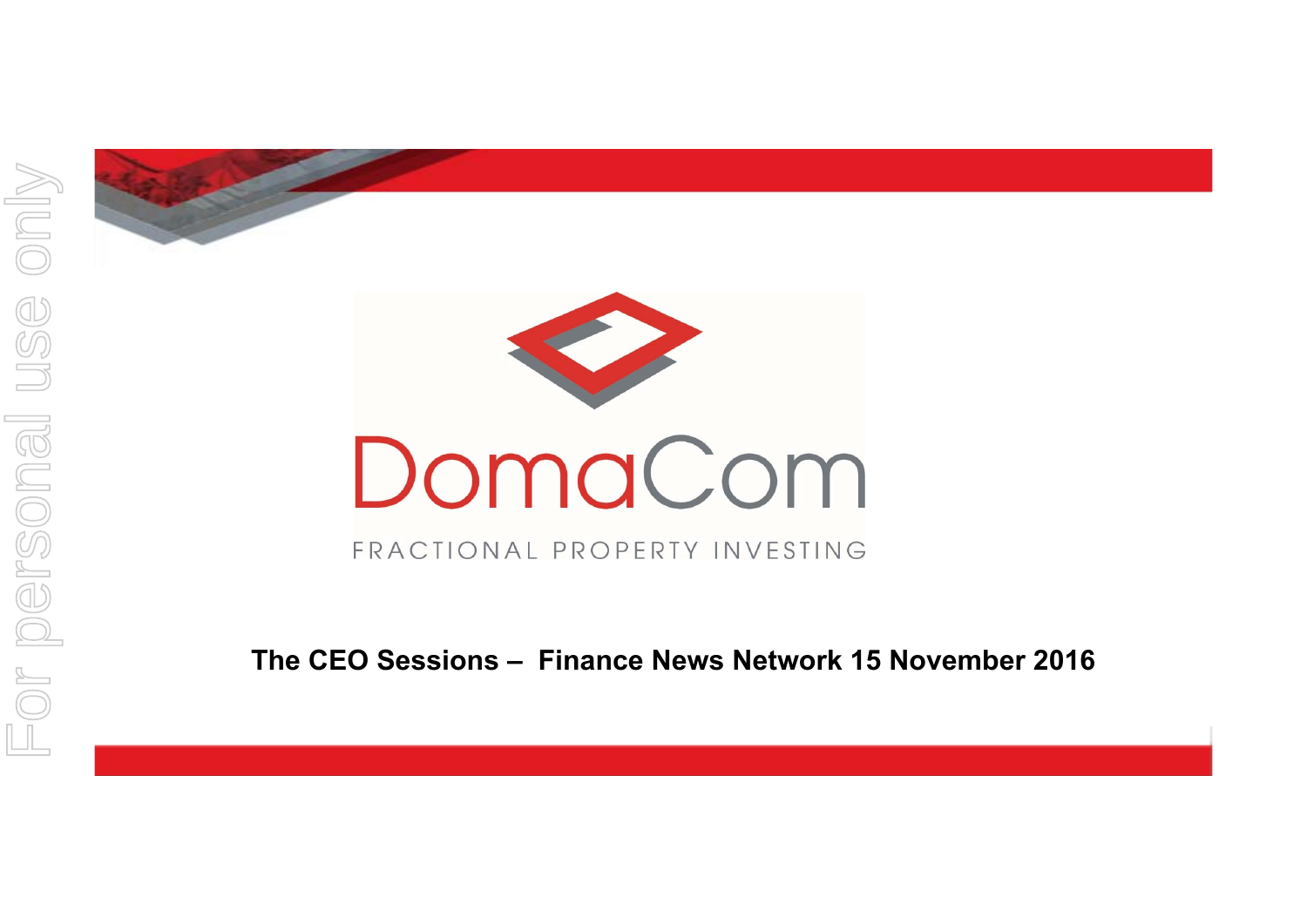## Digital Disruption

# DomaCom

**Entertainment** content+Personal experience +**Technology** platform

**NETFLIX** 

Spotify<sup>®</sup>  $\mathbf{P}_{\text{ANDOR}}$ 

Rooms / **Transport** +Sharing economy +**Technology** platform

 $\Diamond$  airbnb

UBER **B** goCatch

Human labour+Flexiblecost focus +**Technology** platform **freelancer.com** Airtasker Elance<sup>®</sup>

 $\mathbf C$ 

**Estate** +Finance Products +**Technology** platform

Real

**Property CrowdFunding** 

2

2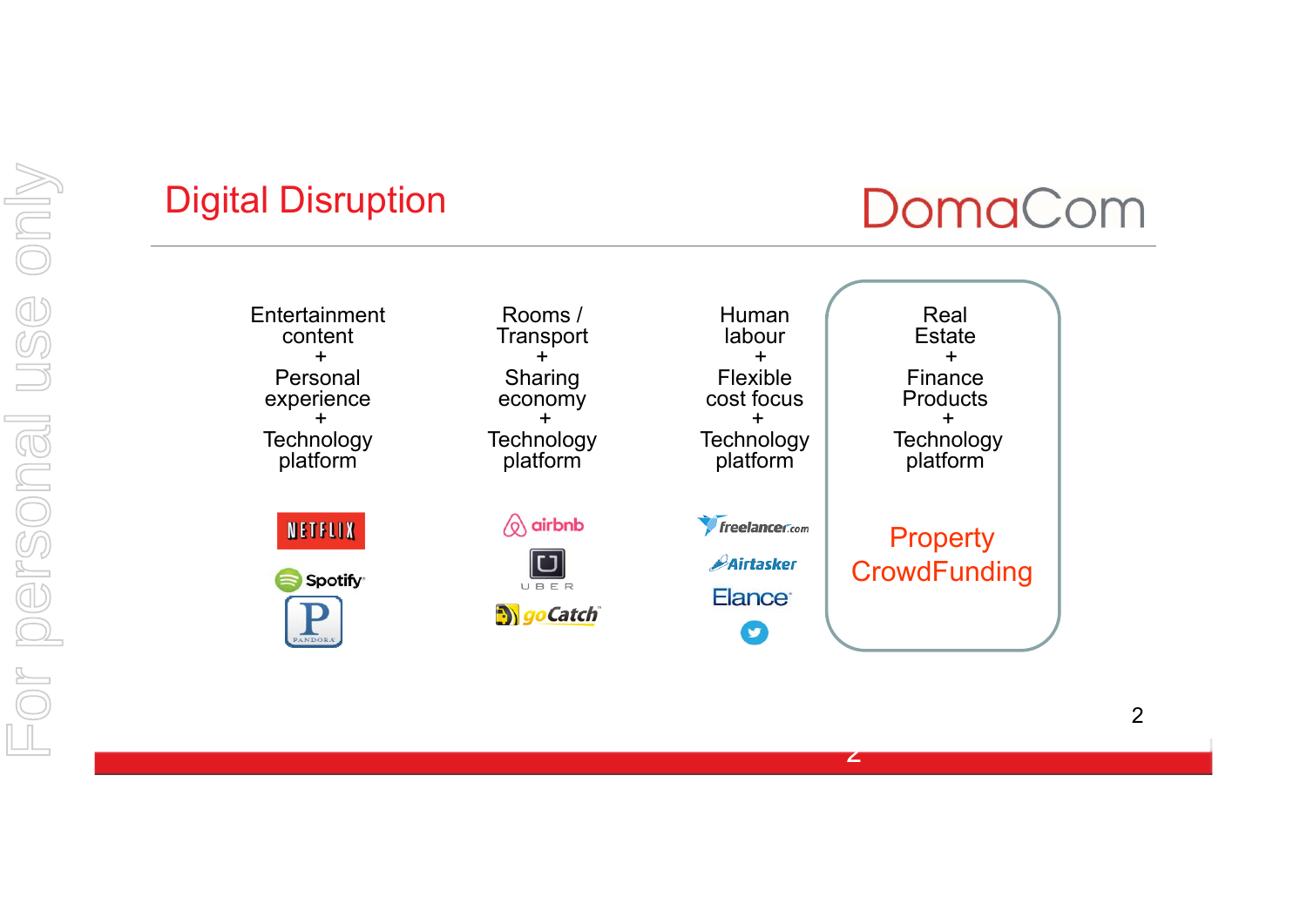#### **Overview**

# DomaCom

 $\bf{J}$ 

- • Retail Managed Fund Fractional Property Solution
	- For the Independent Financial Adviser Market
	- First of its kind (anywhere) registered as a retail managed fund
- • Focus on Australian Pension Market - \$2 Trillion
	- Self Managed Super Fund Market(SMSF) approximately \$600 Billion
	- Corporate Super and Industry Funds interested another \$1.4 Trillion
- • Internet Platform with Syndication
	- ASIC registered retail managed fund with syndication solution for property in Australia
- • Attractive Fee
	- 0.80% of value of assets (i.e. Properties)
	- Very sticky fee with built in index to property values
- •Listed 7th November - \$7.33 Million Raised ASX:DCL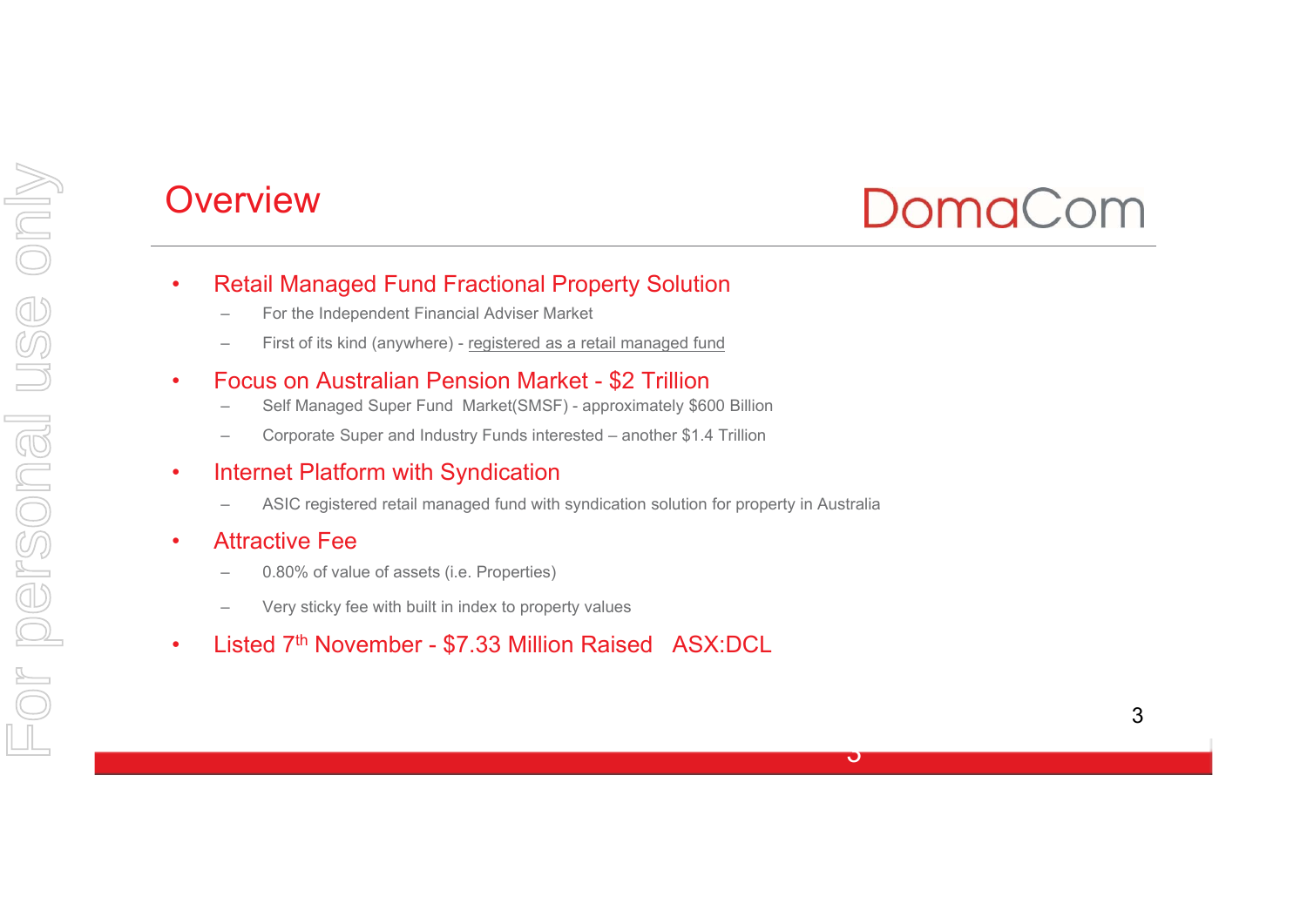# Structure

# DomaCom

#### •The DomaCom Fund

- oSegregated Property Trust – a registered Retail Managed Fund
- oOne sub -fund per property

#### •Enhanced liquidity

- oLiquidity Facility: DomaCom has "Make A Market" AFSL Authorisations
- oUnit holders vote to renew or wind up sub-funds

#### •Syndication platform included

- o**Book build** process facilitates syndication
- oLike a real estate listing portal
- oWith trading functionality - buy/sell & market depth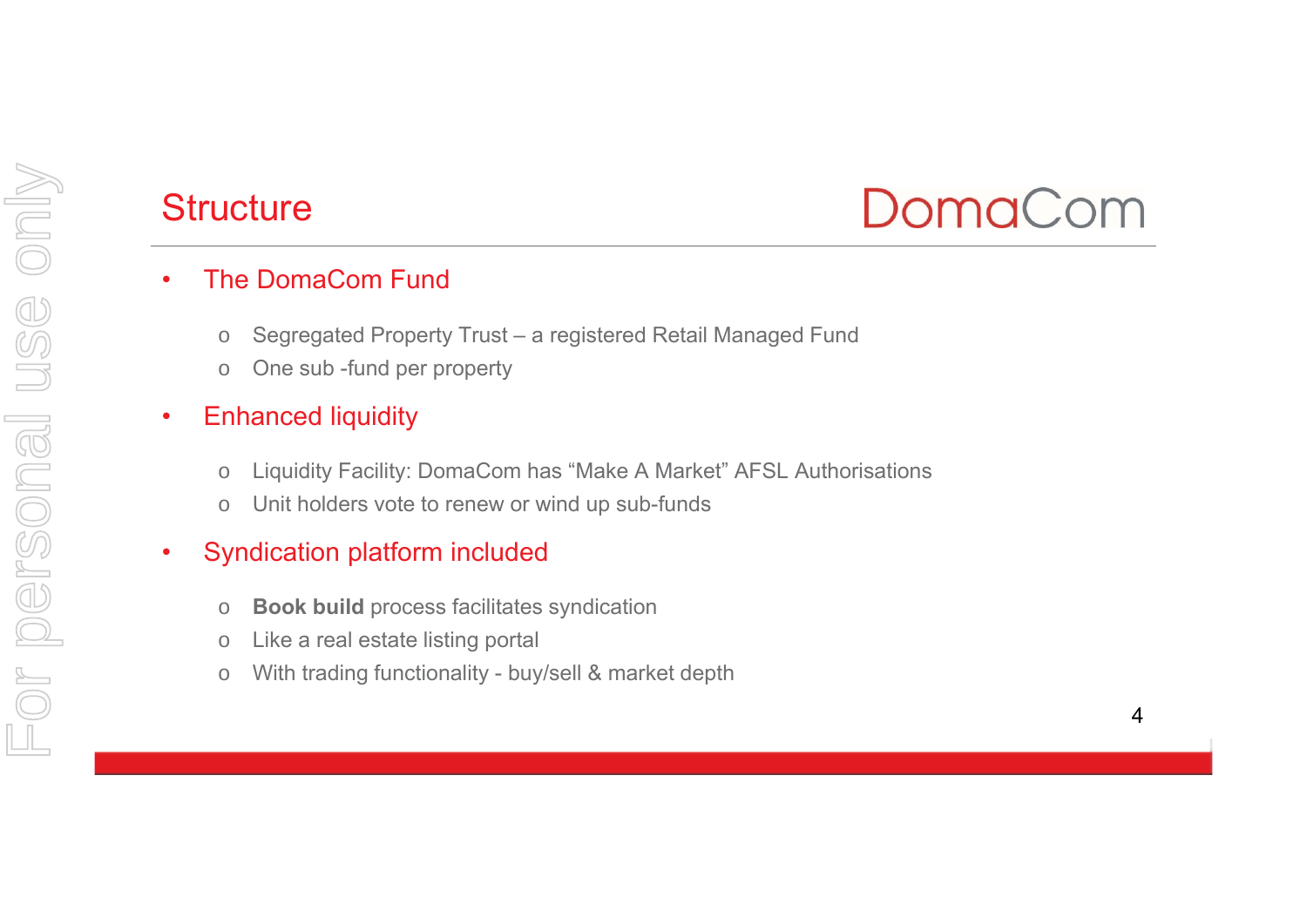### Property in Asset Allocation



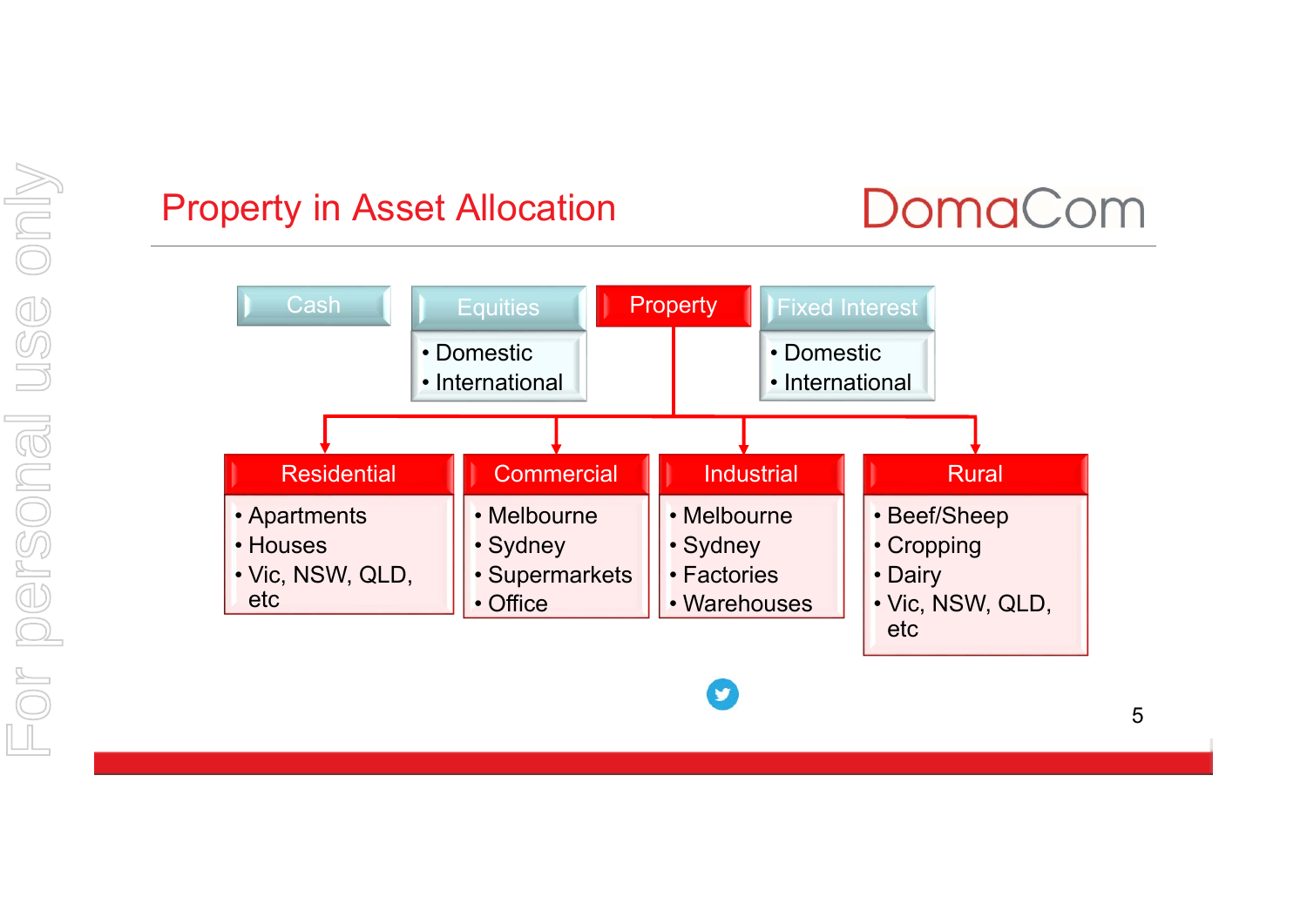## Portfolios need Resi/Agri Exposure

# DomaCom

#### Adding Residential Property Allocation Improves Performance by 9.6%\*

•



- • Based on average allocation of Super Fund managers
- Adding a 20% allocation to Resi in a growth portfolio
	- • Results 9.6% Outperformance on rolling 20 year return\*
	- •With less volatility
- Expect the same for Agri

#### \* Atchison Consultants Portfolio Return Commentary – Residential Property November 2015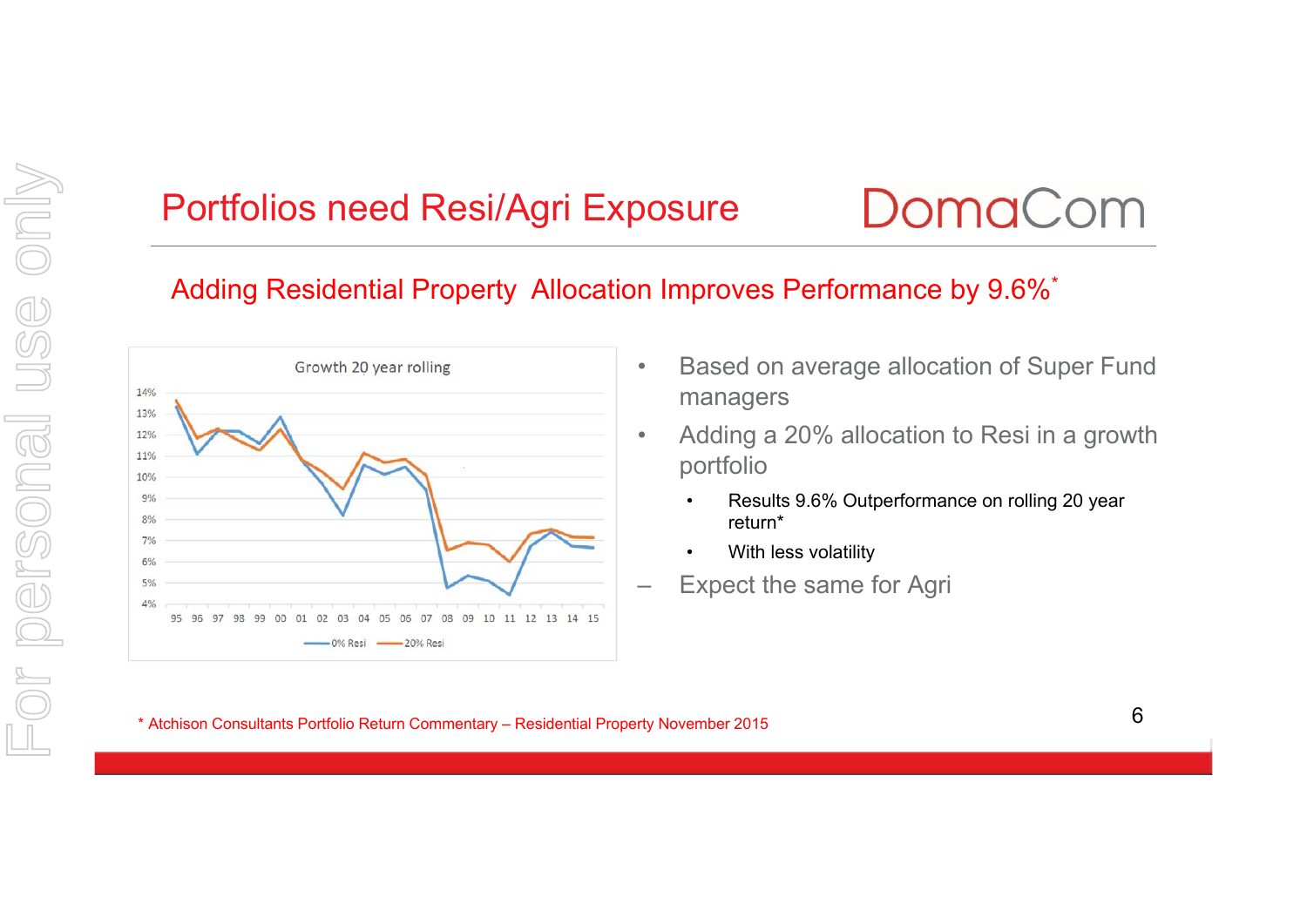#### Investor Benefits

- oInvestors gets specific property exposure
- oWith diversification
- oPure property returns
- oCan have internal leverage
- oNo derivatives
- oInclude property in adviser fee basket
- o Perpetual is Trustee(RE) & Custodian (Large ASX Listed company)



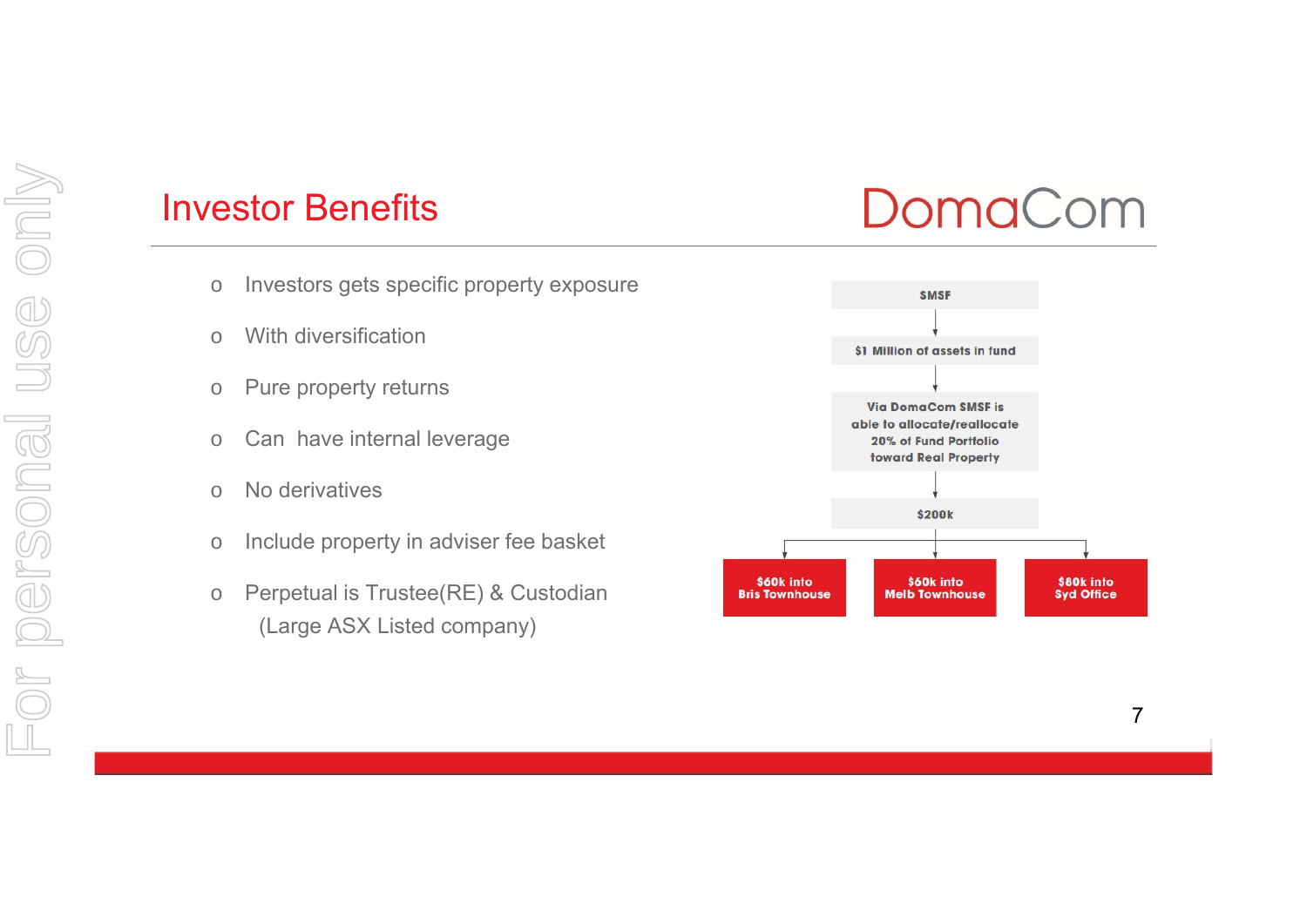## DomaCom in "Lift Off"



- •41 Dealer Group APL approvals –covering approx. 5% of IFA Market
- • DomaCom Fund received Lonsec "Approved" Rating on 7th November 2016 \*
	- significantly improve distribution access
- •580+ Advisers DomaCom Accreditation completed or in progress
- • Direct to consumer book builds – public crowd funding campaigns
	- –Kidman, The Block
- $\bullet$  32 Properties book builds funded or completed – \$20 Million FUM \* as at 11th November 2016
	- –Another 49 in progress  $\rightarrow$  additional circa \$40 Million if all succeed
- $\bullet$  IPO Complete – Raised \$7.33 Million - ASX:DCL
	- Expected to accelerate growth
	- Funds give us a 3 year runway

\* See Lonsec Disclaimer on last slide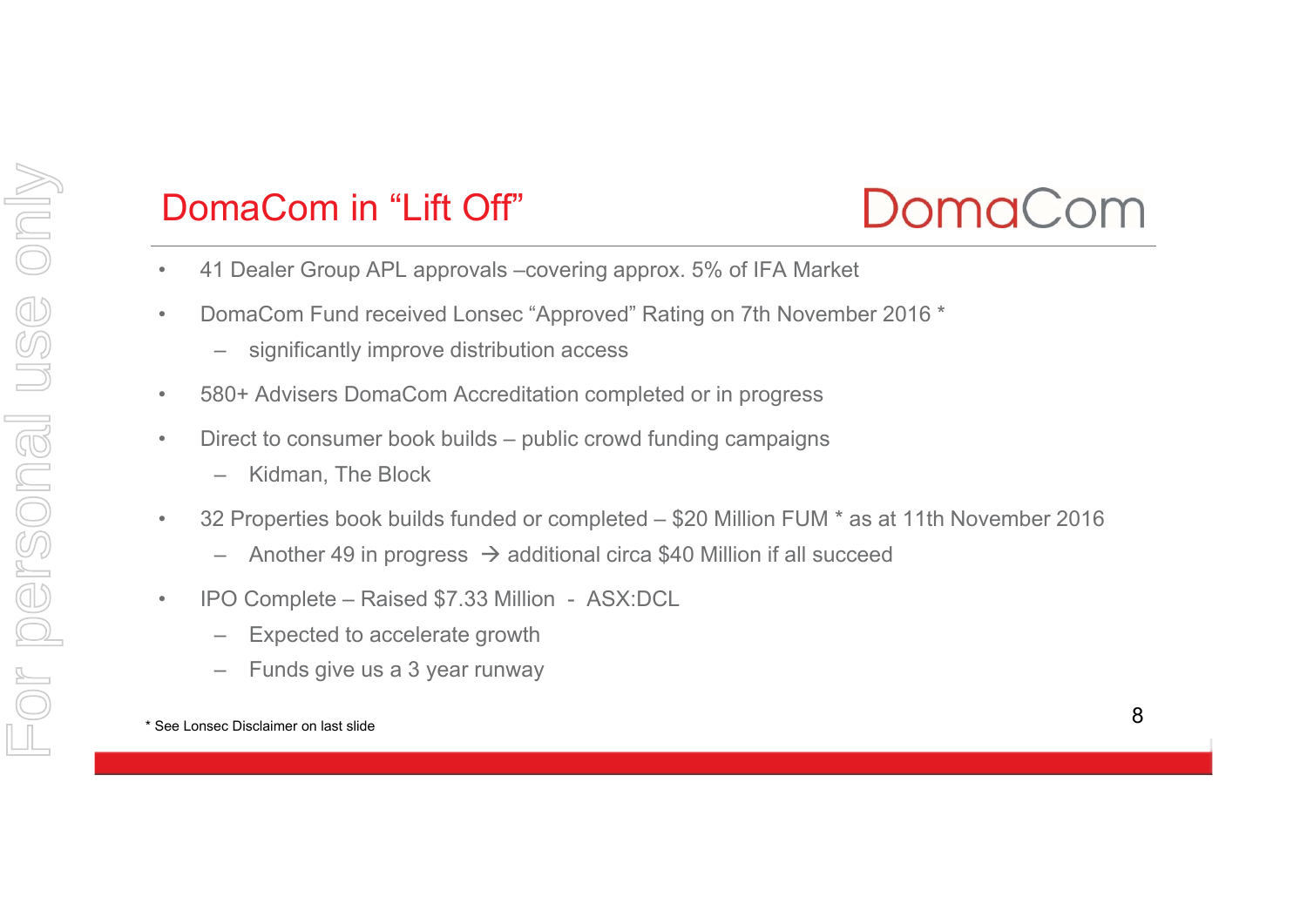## DomaCom Developments



- • Equity Release application lodged with ASIC
	- Targeting "Baby Boomers" with Senior Equity Release product
	- Leverages off existing "Fractional Property Investing" platfor m
	- –Allows IFAs to include property in multi-generational wealth planning
	- Targeting Q1 2017 (subject to ASIC approvals)
- • Corporate Bond AFSL modification lodged with ASIC
	- Leverages DomaCom platform to additional asset class  $\rightarrow$  debt
	- Easier for IFAs to use & will assist in initial sale
	- Allows DomaCom Platform to deliver Peer-to-Peer Lending
	- Targeting Q2 2017 (subject to ASIC approval)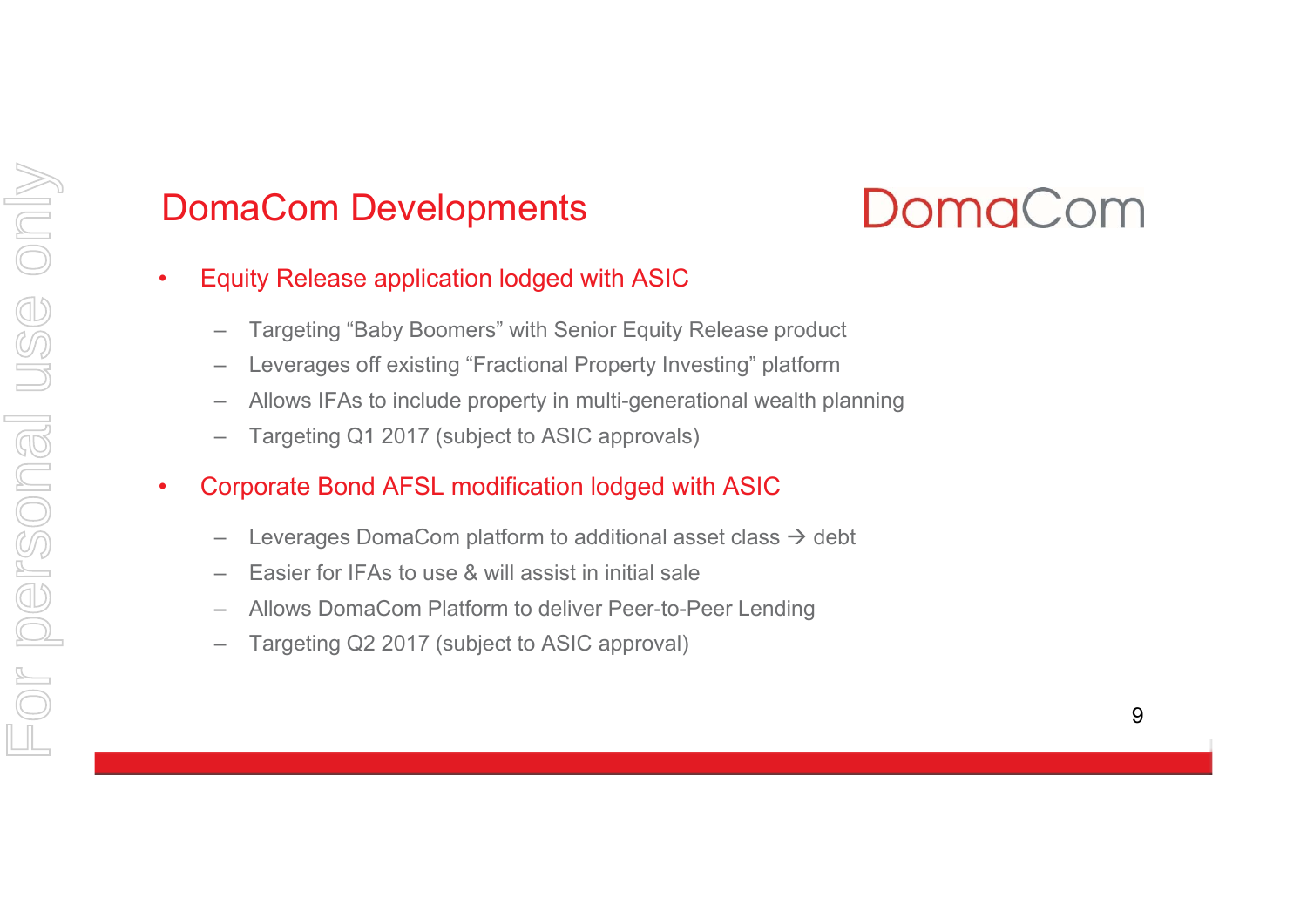# For personal use onlyFor personal use only

## DomaCom Developments



- • DomaCom to seek Federal Court/AAT Rulings for SMSF Impact
	- Seeking court confirmation that DomaCom Fund is one widely held trust
	- Targeting Superannuation Industry (Supervision) Act 1993 (SIS Act) exemption for widely held trusts
	- May enable SMSFs to invest in property sub-funds regardless who the tenant is